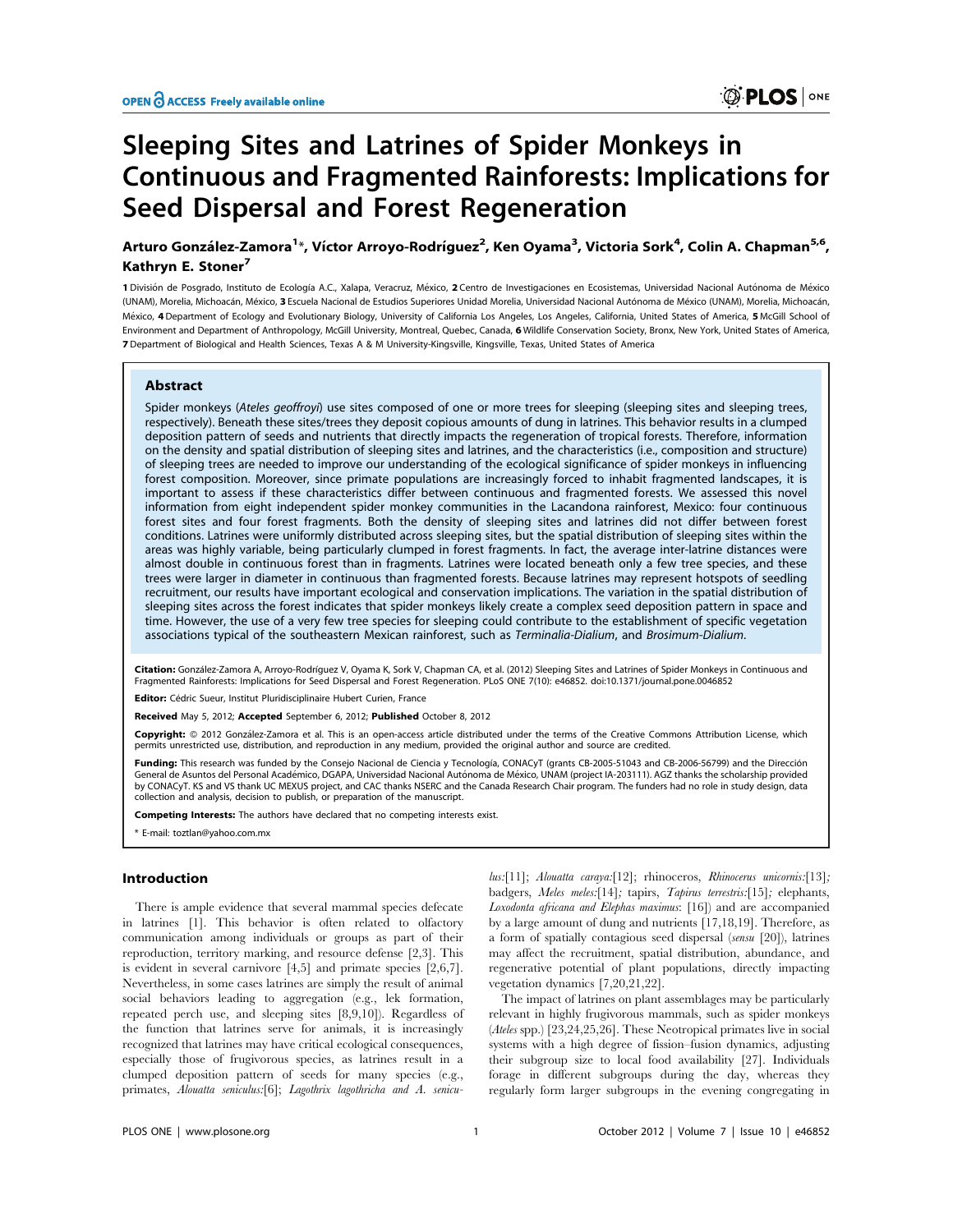sites (sleeping sites, hereafter) composed of one or several closely spaced large trees to sleep (sleeping trees, hereafter) located near available food resources [7,28,29]. These sleeping sites can vary in size depending on the number of monkeys using them on a particular day [7,28]. Thus spider monkey ranging behavior results in a mixed seed deposition pattern, with a fraction of seeds deposited during the day in individual scats distributed across the forest and the remaining seeds deposited at night or early morning in one or more latrines beneath sleeping sites [7,28]. This mixed seed deposition pattern has important implications for seed dispersal and seedling recruitment, as both deposition patterns may result in different areas of seedling recruitment [7,22].

Despite the potential importance of latrines of spider monkeys for forest regeneration, to our knowledge no study has assessed the density and spatial distribution of latrines or sleeping sites, nor the composition, preferences, or the characteristics of sleeping trees. Furthermore, because of the serious conservation threat to spider monkeys, they are increasingly forced to inhabit fragmented forests [25,30], where both the availability of food resources and large trees are scarce [31,32]. Thus, it is necessary to evaluate if the characteristics of sleeping trees and the density and spatial distribution of both sleeping sites and latrines differ between continuous and fragmented forests as this may contribute to the altered tree community dynamics of forest fragments. Overall, this information may have critical ecological and conservation implications for understanding the dynamics of tropical forests [22].

In this paper, we present novel information on the density and spatial distribution of sleeping sites and latrines of spider monkey in continuous and fragmented tropical rainforest in Lacandona, Mexico. We describe the arboreal composition, preferences, and structure of principal sleeping trees used by this species, and assess if these characteristics differ between forest conditions. Because of a lower availability of large trees and a limited home range size in forest fragments [31,32,33], we predicted a lower density of sleeping sites and latrines in forest fragments than in continuous forests. Additionally, the spatial distribution of sleeping sites and latrines will be highly variable, depending on the distribution of fruits in space and time [8]. Finally, since the lower availability of fruits in fragments can 'force' spider monkeys to spend more time consuming leaves [25,34,35] that are more widely available throughout the forest than fruit, we predicted that the inter-latrine distances will be lower in fragments than in continuous forest. Moreover, in forest fragments spider monkeys will use smaller sleeping trees (i.e., with lower diameter at breast height, DBH) from fewer tree species than in continuous forest.

#### Materials and Methods

#### Ethics Statement

All necessary permits were obtained for the described field studies. This study was also approved by the Mexican Office for the Environment and Natural Resources (SEMARNAT), the Office for the Biological Reserve of Montes Azules (BRMA), and the Consejo Nacional de Ciencia y Tecnología (CONACYT) from Mexico (Projects CB-2005-51043 and CB-2006-56799). Moreover, we conducted this study with the authorization of the owner of forest fragments of the Reforma and Zamora Pico de Oro communities. Since our research involved an observational field study and did not involve any contact with the animals, we met all ethical and legal requirements established by the American Society of Primatologists (ASP), Animal Care and Use Committee, and Ethical Committee of the Zoological Society of London for work on primates.

#### Study Area

The Mexican Lacandona rainforest constitutes the southwestern sector of the Maya forest in Mexico, and it is one of the most important rainforest remnants in Mesoamerica [36]. The area is located in the northeastern portion of the state of Chiapas, and is delimited by the Guatemalan border on the south and east, and by the Chiapas Highlands on the north and west. The predominant climate in the region is warm and humid with abundant summer rainfall [37]. Average monthly temperatures range from  $24^{\circ}$ C to  $26^{\circ}$ C, and mean annual rainfall is 2500-3500 mm, with roughly 80% of the rains falling between June and November. The area was originally covered by over one million ha of rainforest, of which about half remain today [38,39].

We worked in two adjacent areas separated by the Lacantún River (>150 m wide): the Marqués de Comillas region (MCR, eastern side of the river) encompassing ca. 176,200 ha of fragmented forest, human settlements, and agricultural lands [40], and the Montes Azules Biosphere Reserve (MABR, western side) comprising ca. 331,000 ha of undisturbed old-growth forest [41]. The original predominant vegetation type is tropical rainforest [42], but human colonization and deforestation of MCR since the 1960s resulted in the rapid disappearance and fragmentation of the forest [40]. Approximately 50% of the land surface of MCR is now used for cattle ranching and agriculture, but several forest fragments (0.5–1500 ha) remain.

We assessed latrines and sleeping sites used by eight independent spider monkey communities: four sites in continuous forest of the MABR separated by at least 5 km, and four sites in different forest fragments (ranging from 17 to 1125 ha) within the MCR (Table 1). We chose these sites because previous studies had been conducted here and we had information on the home ranges of each community (previously identified in a 16-month study [32,34,35]). All fragments in MCR were isolated  $\geq$ 24 yrs ago, are immersed in an anthropogenic matrices (pastures, cocoa plantations, agricultural lands, and rural settlements), and their distances to continuous forest ranged from 200 to 1200 m. The isolation distance among fragments ranged from 50 m to 450 m. Spider monkey communities ranged from 25 to 44 individuals, and their home ranges varied from 32 to 90 ha [32,34,35].

#### Data Collection

We recorded all sleeping sites, the principal sleeping trees, and latrines located in a continuous 30-ha area of each community's home range, which totaled 240 ha of sampling area across the eight communities. We performed two surveys in all sites, one during March 2010 (i.e., dry season, with lower availability of fruit sources), and another during August and September 2010 (i.e., rainy season, with higher availability of fruit sources). In each survey, two people (i.e., the first author and an experienced local field assistant) walked slowly and in parallel (separated approximately 5 m) through the entire area looking for latrines. When a tree with a DBH  $\geq 30$  cm was located in the trek, we made a careful search in the ground taking into account the surface of tree crown. Depending on weather and terrain conditions, we spent between 2 and 4 days per site.

In general, latrines were easily identified in the field due to their characteristic odor and appearance, which are notably different from those of the feces of the black howler monkeys (Alouatta pigra) the other primate species present in the region. In the study area, the latrines are usually located below one of the main lateral branches of a sleeping tree near the crown edge (Figure 1a). They are on the ground and have a semicircular shape, ranging between 1 and 3 m of diameter (Figure 1b). They can be covered by a carpet of new and old multispecies seeds, seedlings, litter, and fresh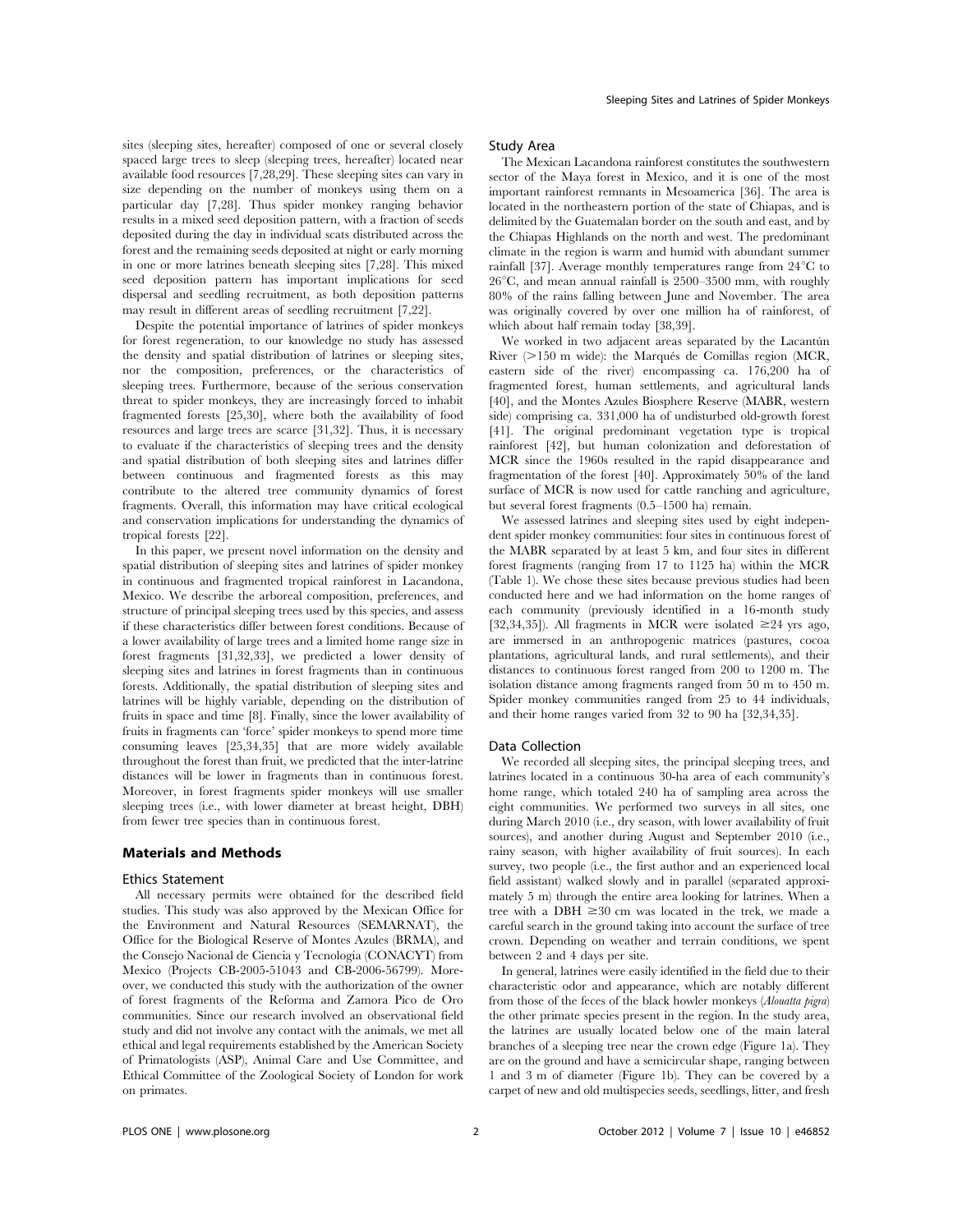|  |  | Table 1. Sites studied in the Lacandona rainforest, Mexico. |  |  |
|--|--|-------------------------------------------------------------|--|--|
|--|--|-------------------------------------------------------------|--|--|

| <b>Sites</b>      | Area (ha) | <b>Coordinates</b>                        | <b>DNF</b> | <b>DCF</b> | <b>YSF</b> | CS |
|-------------------|-----------|-------------------------------------------|------------|------------|------------|----|
| Continuous forest |           |                                           |            |            |            |    |
| CF1               | 331,000   | 16°06'25.01"N<br>90°59'16.61"O            | n/a        | n/a        | n/a        | 44 |
| CF <sub>2</sub>   | 331,000   | 16°06'08.62''N<br>90°58'05.29''O          | n/a        | n/a        | n/a        |    |
| CF <sub>3</sub>   | 331,000   | 16°06'50.25''N<br>90°56'24.46''O          | n/a        | n/a        | n/a        | 36 |
| CF4               | 331,000   | 16°09'31.84''N<br>90°54'17.56''O          | n/a        | n/a        | n/a        | 44 |
| Forest fragments  |           |                                           |            |            |            |    |
| FF <sub>1</sub>   | 1,125     | $16^{\circ}15'10.83''$ N<br>90°49'53.82"O | 100        | 1100       | 27         | 41 |
| FF <sub>2</sub>   | 33        | 16°16'54.15''N<br>90°50'19.91''O          | 100        | 3150       | 25         | 25 |
| FF3               | 30        | 16°19'54.85''N<br>90°51'10.71"O           | 450        | 200        | 29         | 35 |
| FF4               | 35        | 16°10'51.61''N<br>90°52'26.50''O          | 50         | 470        | 25         | 20 |

<sup>a</sup>DNF = distance to nearest forest fragments; DCF = distance to continuous forest; YSF = years since fragmentation; CS = community size of spider monkeys. (n/a) not applicable; (–) unavailable data.

doi:10.1371/journal.pone.0046852.t001

and old feces (Figures 1c-f). Latrines are also easily recognized by the presence of spots of feces on the leaves of vegetation that are surrounded and superimposed over the latrine (Figure 1e).

After locating a latrine, we positioned in its center (i.e., with higher amount of feces and seeds) and looked perpendicularly for the lateral branch in the canopy that could be used by spider monkeys to sleep and defecate. We recorded the tree species used (sleeping tree), its DBH, and location (with GPS). In the few cases that more than one branch was above the latrine's location, we assumed that the principal sleeping tree was the one with a branch above the latrine that, through their particular structure (e.g., large and horizontal tree branch bifurcations), could accommodate the individuals to defecate. This assumption was based on qualitative comparisons with the cases in which we only observed one large lateral branch above the latrines (Figure 1a). Although, it is possible that a few individuals slept in other neighboring sleeping trees, they did not form distinct latrines detectable during the field search. This can be possible if the number of individuals was very low and/or if the neighboring sleeping trees were smaller, and hence, the subgroups sleeping in them were smaller than the subgroups sleeping in the tree we recorded.

We also determined the inter-latrine distances with ArcGIS 9.0. This measure was used to identify different sleeping sites. Based on Russo & Augspurger [29], the average  $(\pm SD)$  size of a sleeping site is  $89.3 \pm 37.4$  m<sup>2</sup>. Therefore, we considered all latrines located at  $\leq 10$  m among each other as belonging to the same sleeping site. We are confident that this method was accurate in identifying different sleeping sites, as excluding these latrines, the average  $(±$ SD) inter-latrine distance was  $425 \pm 370$  m, indicating that they most probably belonged to different sleeping sites [29]. After identifying each sleeping site, we calculated the number of sleeping trees and latrines within each sleeping site.

To estimate preferences of monkeys for certain sleeping trees, we also evaluated the density of trees with  $DBH \geq 30$  cm in ten  $100\times2$ -m plots (0.2 ha) randomly located within each 30-ha sampled area. This vegetation sampling was only performed in the sites with a higher density of sleeping sites and latrines (Figure 2).

## Data Analysis

To test for differences in the density of latrines, species richness, and DBH of sleeping trees, and inter-latrine distances between continuous forest and forest fragments we used analyses of deviance (ANODE) with generalized linear models (GLM). As suggested for count dependent variables (i.e., richness of sleeping tree species), we used a Poisson error and a log link function [43]. However, the differences in density of latrines, DBH of sleeping trees, and inter-latrine distances between both forests conditions were analyzed by used a Normal error and an identity link function, after verifying that the errors of these dependent variables fit normal distributions (Shapiro-Wilk test).

To evaluate the spatial distribution of sleeping sites (i.e., uniform, clumped, or random) within the sampling areas, we plotted in  $x$  and  $y$  axes the UTM coordinates of each sleeping site. We divided the 30 ha of sampling area in 1-ha plots and counted the number of sleeping sites that fell within each 1-ha plot. Then, we assessed the distribution pattern of sleeping sites with the Morisita index of dispersion  $(I_d)$  [44] using the following formula:

$$
I_d = n \left( \frac{\sum_{i=1}^{n} x_i^2 - \sum_{i=1}^{n} x_i}{\left(\frac{n}{\sum_{i=1}^{n} x_i}\right)^2 - \sum_{i=1}^{n} x_i} \right)
$$

where *n* is the total number of plots in the sample, and  $x_i$  is the number of sleeping sites in the  $i$ -th plot. The value of the index  $I_d$  = 1.0 for randomly distributed sleeping sites,  $>$  1.0 for clumped sleeping sites and  $\leq 1.0$  for uniformly distributed sleeping sites, ranging from zero to the total number of plots. This index has the advantages of being relatively independent of plot size, density, and sample size [45]. The statistical significance of the departure of each  $I_d$  from 1.0 was tested with the statistic  $\chi^2$  (df = Q -1) =  $(Q-1)s^2/\overline{x}$  [46], where Q in the number of plots in the sample and  $s^2$  and  $\overline{x}$  are the variance and mean of the number of latrines per plot in the sample, respectively. As the degree of clumping in nature is frequently strongly influenced by the spatial scale considered [47], we also calculated  $I_d$  and the significance of its departure from 1.0 for the whole region, i.e., considering each sampling area as a large plot  $(n = 8$  plots). Thus, we evaluated the spatial distribution of the abundance of sleeping sites across sampling areas.

To analyze the degree to which spider monkeys are selective in their choice of sleeping trees, we used the Manly's standardized index. This index is based on the selection ratio  $w_i$ , which is the proportional use divided by the proportional availability of each resource:  $w_i = o_i / \pi_i$ ; where:  $o_i$  is the proportion of the sample of used resource units in category i, and  $\pi_i$  is the proportion of available resource units in category i. Because sampling efforts for "use" versus "availability" were different (30 ha and 0.2 ha, respectively), we calculated the proportional use of each sleeping tree and its proportional availability considering the density of trees per hectare; i.e., number of trees used/30 ha, and number of trees available/0.2 ha. A  $w_i$  value larger than 1 indicates a positive selection for the resource (i.e., sleeping trees in our case), and a value less than 1 indicates avoidance of the resource. A value around 1 indicates that the resource was used proportionally to its availability and no selection was noted. The preference/avoidance of each tree species was calculated from the selection ratio  $w_i$ , and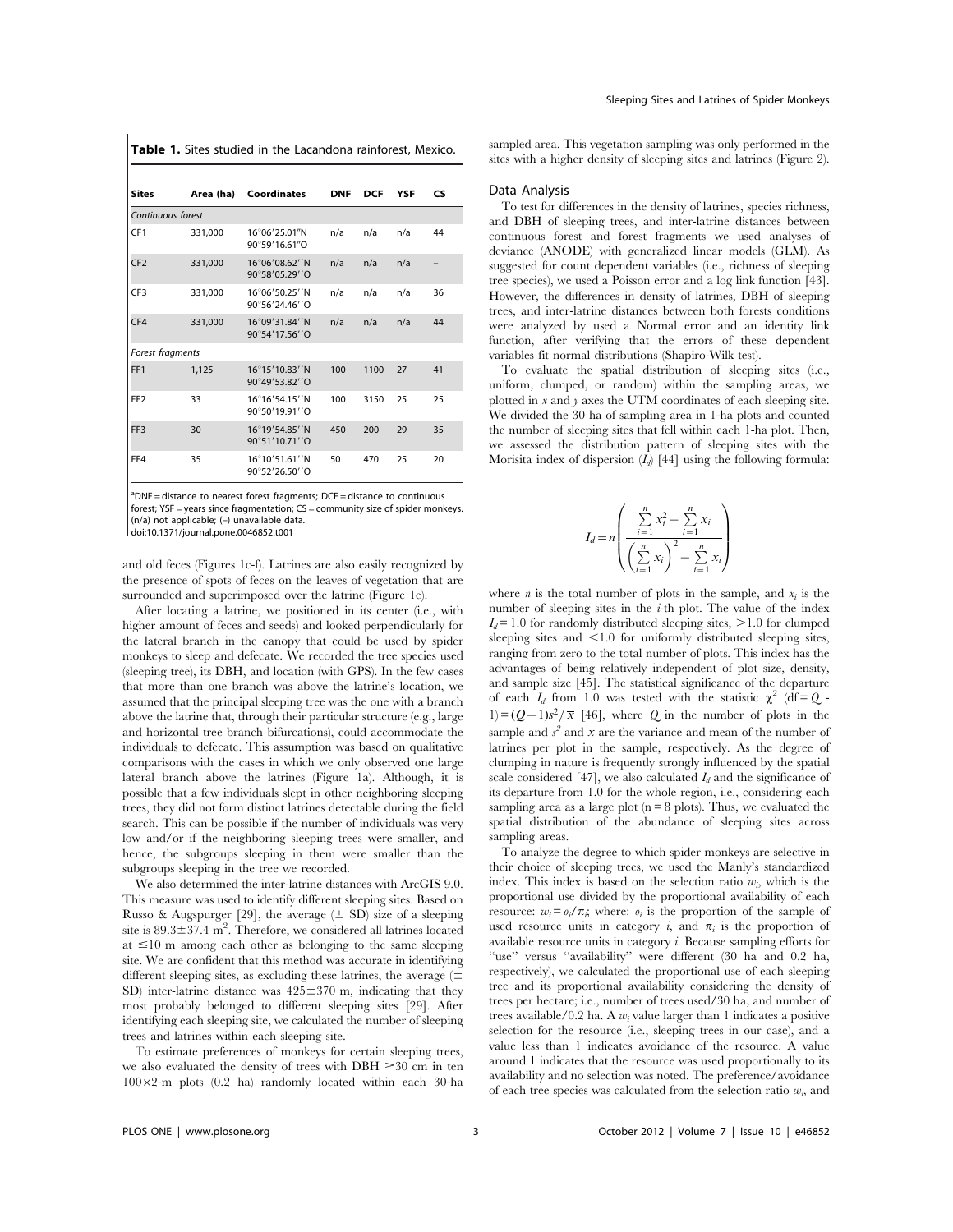

Figure 1. Lateral branches of a *Dialium guianense* sleeping tree (a), and different characteristics of latrines of spider monkeys (*Ateles* geoffroyi) in the Lacandona rainforest, Mexico: form of latrine (b), carpet of seedlings (c), seeds and fresh dung (d), spots of feces on the leaves of understory palms (e), and seeds and seedlings (f). doi:10.1371/journal.pone.0046852.g001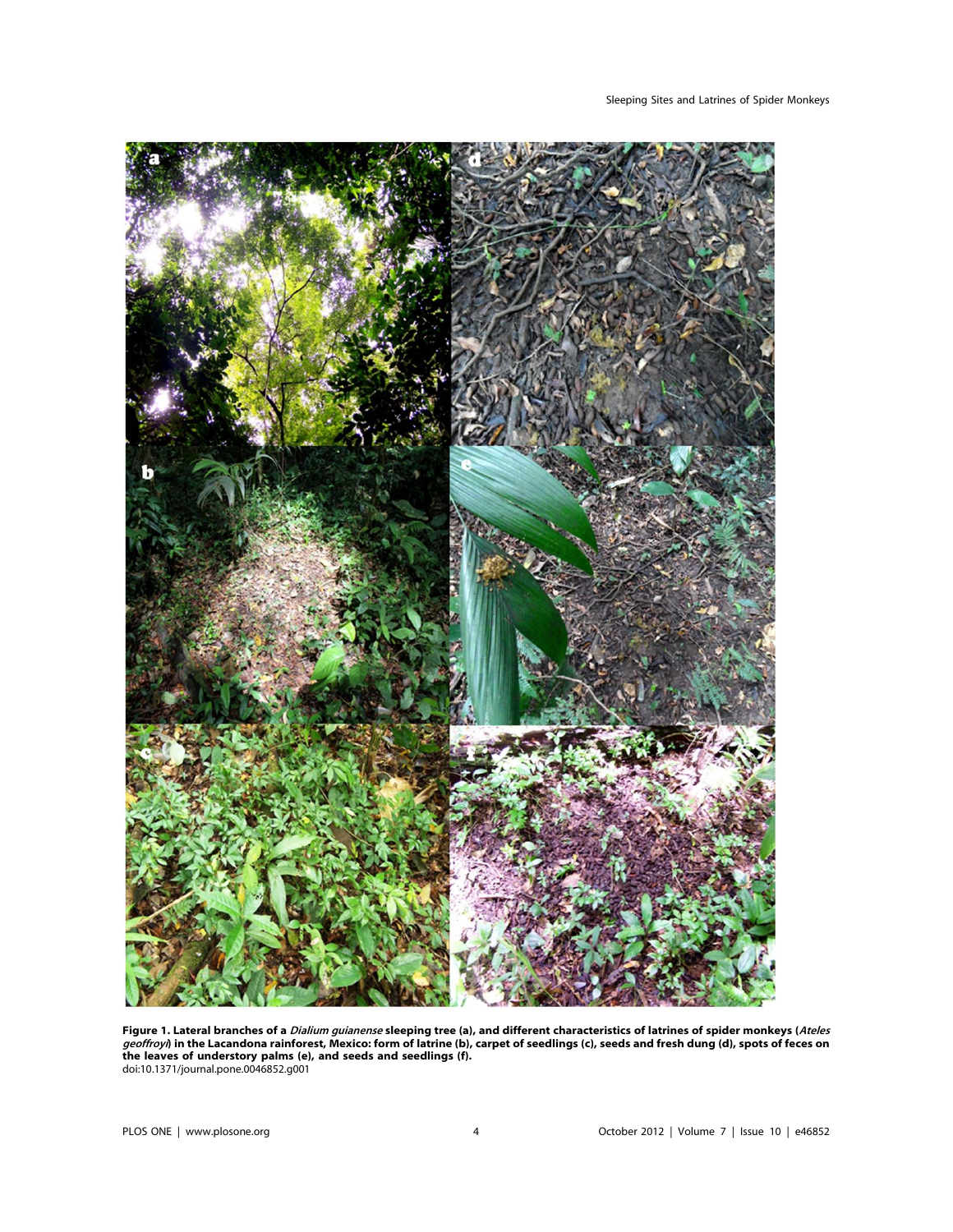| <b>Sites</b>      |           | Characteristics of sleeping sites       | Characteristics of latrines |                     |                                      |  |  |
|-------------------|-----------|-----------------------------------------|-----------------------------|---------------------|--------------------------------------|--|--|
|                   | Abun."    | Abun, per type $I_d$ <sup>c</sup>       |                             | Abun."              | ILD(m) <sup>d</sup>                  |  |  |
| Continuous forest |           |                                         |                             |                     |                                      |  |  |
| CF1               | 15 (0.50) | $\mathbb{O}_{14}$ $\mathbb{O}_{1}$      |                             | 1.4 n.s. $16(0.53)$ | $377.5 \pm 241.5$                    |  |  |
| CF2               | 1(0.03)   | $\circledS_1$                           | n/a                         | 1(0.03)             | n/a                                  |  |  |
| CF3               | 9(0.30)   | $\mathcal{O}_1\mathcal{O}_1$ (iii),     |                             |                     | 2.5 n.s. 13 (0.46) $787.8 \pm 471.1$ |  |  |
| CF4               | 2(0.06)   | $\textcircled{\scriptsize\textsf{1}}_2$ | n/a                         | 2(0.06)             | 192                                  |  |  |
| Forest fragments  |           |                                         |                             |                     |                                      |  |  |
| FF1               | 12(0.40)  | $\mathbb{O}_n \mathbb{O}_1$             | $0.9$ n.s.                  | 13(0.46)            | $612. \pm 247.2$                     |  |  |
| FF2               | 8(0.27)   | $\mathbb{O}_6\mathbb{O}_1\mathbb{O}_1$  | $3.2*$                      | 12(0.4)             | $207.7 \pm 110.2$                    |  |  |
| FF3               | 9(0.30)   | $\mathbb{O}_8\mathbb{O}_1$              | $16.1*$                     |                     | $10(0.33)$ $565.4 \pm 42.3$          |  |  |
| FF4               | 5(0.16)   | ⊛,                                      | $0.0$ n.s.                  | 5(0.16)             | $374.3 \pm 242.1$                    |  |  |

<sup>a</sup>We indicated both the abundance and density (in parenthesis) of sleeping sites and latrines sampled in 30 ha within each site.

<sup>b</sup>Abundance of sleeping sites per type. The black point represents the sleeping trees, and the gray point represents the latrines. Big circles represent the sleeping sites. Thus, in general most sleeping sites were composed of one sleeping tree and one large latrine.

Morisita index:  $Id = 1.0$ , for randomly distributed sleeping sites;  $Id \ge 1.0$ , for clumped distribution; and  $Id < 1.0$  for regularly distributed sleeping sites (Krebs 1999). n.s.  $P > 0.05$ ;  $*P < 0.05$ .

 $\text{d}$ Inter-latrine distances (ILD) within each site are indicated as means ( $\pm$  SD). We only considered latrines belonging to different sleeping sites.

(n/a) not applicable.

# Figure 2. Sleeping sites and latrines of spider monkeys (Ateles geoffroyi) in four continuous forest sites and four forest fragments in the Lacandona rainforest, Mexico.

doi:10.1371/journal.pone.0046852.g002

the statistical significance was assessed with a chi-square test [48]. With this test we compared the observed number of sleeping trees used per species with the expected number under the hypothesis of no selection (i.e., considering that the tree species  $i$  was used proportionally to its availability) [48]. Additionally, to evaluate if spider monkeys selected larger trees to sleep, for each tree species, we tested for differences in the average DBH of sleeping trees versus the average DBH of the trees available within the home range using Student's t-tests. In those cases in which we compared a single observation with the mean of a sample, we used the Student's t-test [49]: t  $(df = n - 1) = y - \overline{x}/s\overline{D} * \sqrt{((n+1)/n)};$ where y is the single tree DBH,  $\bar{x}$  and SD are the mean and standard deviation of the trees' DBH in the sample, respectively and  $n$  is the number of trees in the sample.

# Results

# Density and Spatial Distribution of Latrines and Sleeping Sites

Overall we found 72 latrines in 61 sleeping sites (Figure 2). Considering the total sampled area (240 ha), the density of latrines and sleeping sites were 0.3 latrines/ha and 0.25 sleeping sites/ha, respectively. The density of latrines did not differ between the continuous forest  $(0.27 \text{ latrines/ha}, n = 32 \text{ latrines})$  and forest fragments (0.33 latrines/ha, n = 40 latrines) (GLM,  $\chi^2$  = 0.28,  $df = 1, P = 0.59$ , nor did the density of sleeping sites differ between the continuous forest (0.23 sleeping trees/ha) and forest fragments (0.28 sleeping trees/ha)  $\chi^2 = 0.32$ , df = 1, P = 0.57) (Figure 2).

In general, latrines were uniformly distributed across sleeping sites, as most sleeping sites (89%) had only one latrine beneath one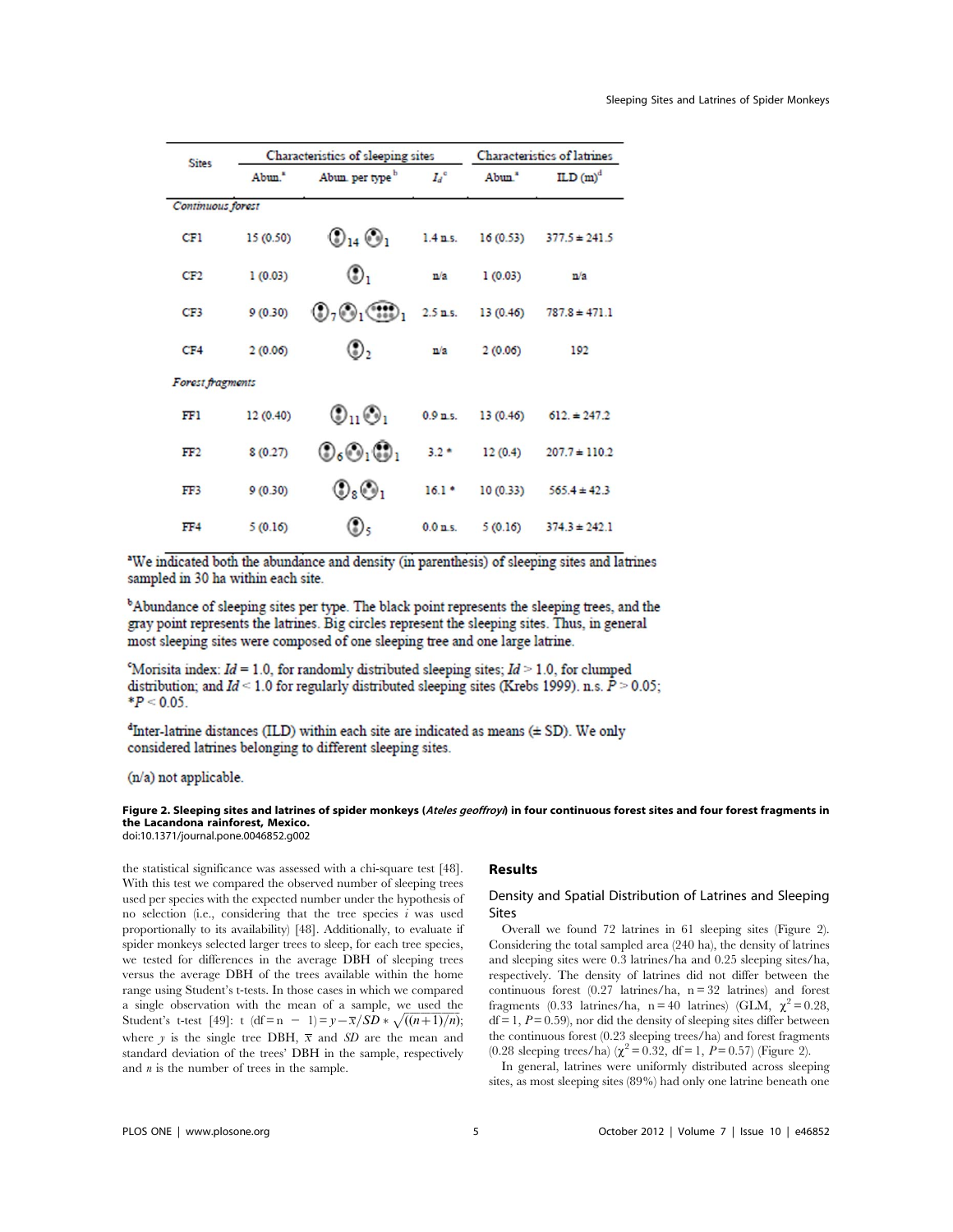single sleeping tree (Figure 2). Five sleeping sites (8%) had two latrines beneath one single sleeping tree, and these sleeping sites were located in both continuous and fragmented sites. We only found one large sleeping site within the continuous forest with three different sleeping trees and four latrines, and one sleeping site within a forest fragment composed of two different sleeping trees and two latrines (one latrine per sleeping tree) (Figure 2).

The spatial distribution of sleeping sites within the 30-ha sampled areas was highly variable, being significantly clumped only in two forest fragments, particularly in the smallest one  $(Id = 16.1; \gamma^2 = 134.5, df = 29, P < 0.0001; Figure 2)$ . At a regional scale, sleeping sites showed a clumped distribution  $(Id = 1.23;$  $\chi^2$  = 20.97, df = 7, P = 0.004), indicating that sleeping sites are particularly abundant in some fragments and areas within the continuous forest, but very scarce in others (Figures 2, 3). Interestingly, the average distance among latrines was almost double in continuous forest (mean  $\pm$  SD, 585.0 $\pm$ 286.7 m) compared to the fragments (296.7 $\pm$ 283.6 m), but the difference was not significant ( $\chi^2 = 1.86$ , df = 1, P = 0.17; Figure 2).

## Tree Species used as Sleeping Sites

The 64 sleeping trees belonged to 9 species, 9 genera, and 9 families (Table 2). There were no significant differences in species richness of sleeping trees between continuous (5 species from 5 families) and fragmented (8 species from 8 families) forests  $(\chi^2 = 0.04, df = 1, P = 0.85)$ . However, the DBH of sleeping trees was two times greater in continuous forest  $(62.39 \pm 36.70 \text{ cm})$  as compared to the forest fragments (35.17 $\pm$ 20.75 cm) ( $\chi^2$  = 14.35, df = 1,  $P<0.0001$ ).

Most (66%) of the sleeping trees were from Dialium guianense (Caesalpinaceae) and Brosimum alicastrum (Moraceae). Based on the  $w_i$  index, spider monkeys seem to select different species of sleeping trees in different sites (B. alicastrum in CF1 and FF1, D. guianense in CF3 and FF2, and Guarea glabra in FF3;  $w_i > 1.5$  in all cases; Table 2). However, the chi-square tests were not significant  $(P>0.50$ , in all cases), suggesting that these species were used proportionally to its availability. Similarly, testing for differences in the DBH of trees used versus available within the home range, in most cases we did not detected significant differences in DBH (Table 2), indicating that spider monkeys did not select larger trees.

#### **Discussion**

During the last decades, researchers have increasingly recognized that latrines of primates have important implications for seed dispersal and seedling recruitment [22]. However, the lack of information on the density and spatial distribution of sleeping sites and latrines and the characteristics of sleeping trees have hampered the understanding of their ecological significance. We demonstrate that in the Lacandona rainforest, Mexico: (i) both the density of sleeping sites and latrines did not differ between continuous forest and forest fragments; (ii) latrines were uniformly distributed across sleeping sites, but the spatial distribution of sleeping sites within the study areas was highly variable, being particularly clumped in forest fragments; (iii) latrines were located beneath only a few sleeping tree species; and (iv) sleeping trees were larger in continuous than fragmented forests.

#### Density and Distribution of Sleeping Sites and Latrines

The density of sleeping sites and latrines averaged 0.25 sleeping sites and 0.30 latrines per ha, respectively but varied greatly among sites. This large variation may be related to differences in the distribution of food resources throughout the forest, and the foraging strategy of this species. Spider monkeys are one of the largest and most frugivorous Neotropical primates [25,50,51], and the availability of fruits is highly variable in space and time [8]. For reducing inter-patch travel costs, resource competition, and increase foraging efficiency, spider monkeys [28,52,53,54] and other primate species (Callicebus torquatus: [55]; Saguinus oedipus: [56]; Papio cynocephalus: [57]; Macaca nemestrina: [58]; Colobus vellerosus: [59]) typically select sleeping sites located close to the available feeding areas. Moreover, because spider monkeys returns to the same sleeping trees after their foraging excursions, they have been considered typical examples of central-place foragers (sensu [60]) or multiple-central place foragers [8].

The higher variation of sleeping site density within the continuous forest sites (Figure 2), may be related to the larger home range in continuous forest than in fragments [61,62,63], and the fact that larger home ranges can be highly dynamic, varying in size among years and seasons depending on food availability [63,64], and/or the presence of competing groups [65,66]. Furthermore, it has been recently demonstrated that spider monkeys forage mainly in high-quality core areas (i.e., small areas of intense use within the home ranges) that tend to vary in size and spatial location along years and seasons [63]. Thus, because sleeping sites used by Ateles are usually located near core areas of exclusive use [63,67,68], it is quite possible that in the sites with lower density of sleeping sites (CF2 and CF4, Figure 2) the 30 ha we sampled within the home ranges we estimated for the years 2007 and 2008 [32,34,35], were temporally underused by the monkeys when we conducted the present study (2010). Thus, following the temporal and spatial variations in core areas within the home range in continuous forest, the distribution of sleeping sites within this habitat is probably more spatially and temporally dynamic in time and space than within forest fragments. Future long-term studies analyzing temporal variations in the use of sleeping trees will be valuable to accurately test this prediction.

Interestingly, the spatial distribution of latrines was particularly clumped in two forest fragments, resulting in smaller inter-latrine distances within this forest condition than within the continuous forest. Both spatial patterns can be attributed to the small home range of spider monkeys in fragments [32], and a reduced availability of large trees (and consequently overall fruit availability) in smaller fragments (e.g., Los Tuxtlas, Mexico: [31,33]; Lacandona, Mexico: [34]). Indeed, in response to lower fruit availability in fragments, spider monkeys increase the time feeding on leaves [32,34], which are generally available throughout the forest and along years [69]. Thus, monkeys need to travel shorter distances in fragments, and hence, they do not need to use distantly located sleeping sites. Furthermore, the forest fragments in which we found that the distribution of sleeping sites was significantly clumped (FF2 and FF3) were located next to a paved and dirt road, and hence, local people and the noise produced by cars could harass the monkeys forcing them to use the sleeping trees available in the interior of the patch.

# Characteristics of Sleeping Trees

The choice of specific sleeping trees by primates is crucial for survival, as they spend a large proportion of their time in these trees [28,67,68]. In this sense, we found that despite the diversity of tree species present in the Lacandona rainforest [42], spider monkeys used a small number of tree species as sleeping trees (Table 2); *Dialium guianense* and *Brosimum alicastrum* were particularly used in both continuous and fragmented forests. Both species are considered top-food species for this primate [25,33] and are dominant and ecologically important tree species in the Lacandona rainforest [70,71,72]. Although spider monkeys used these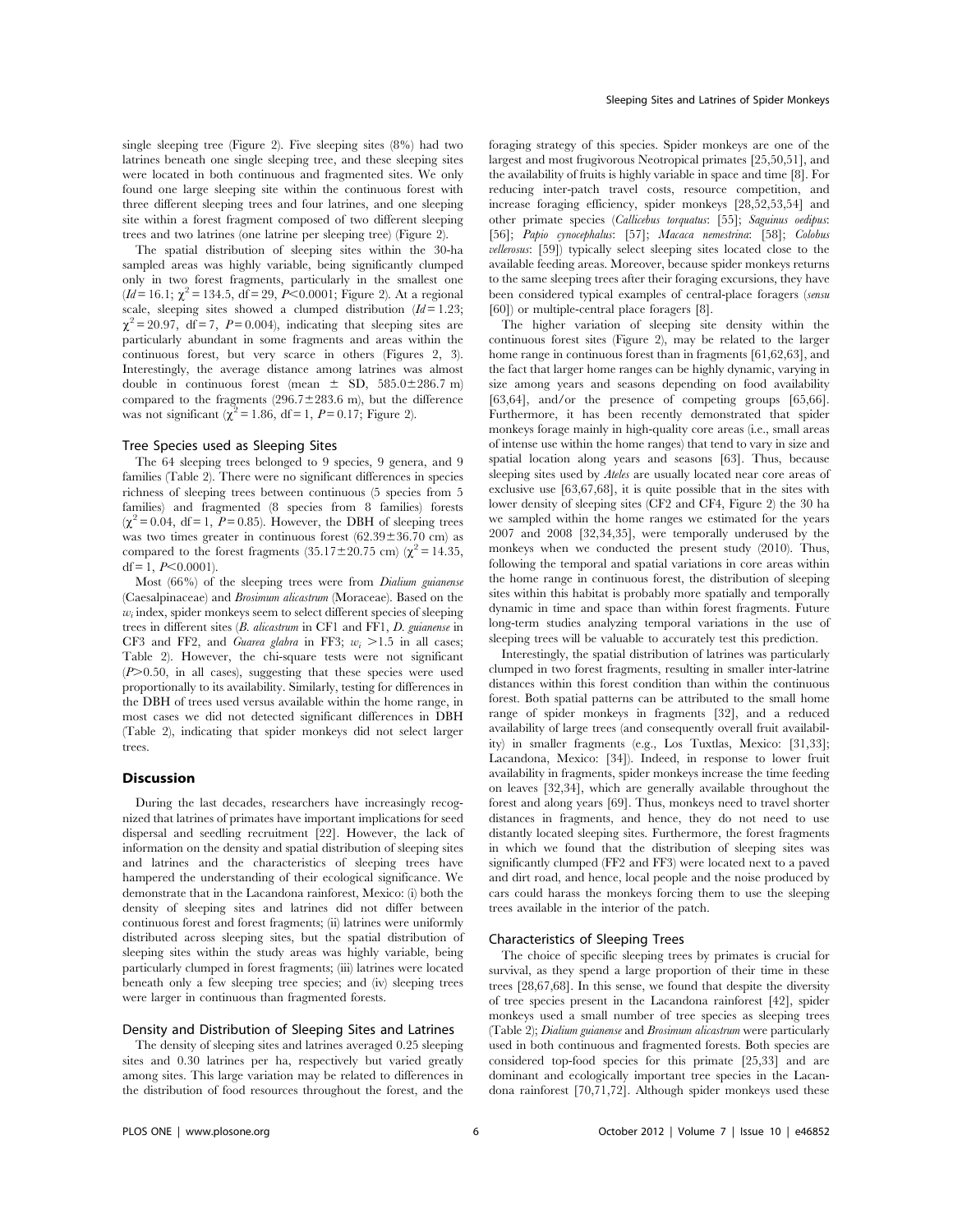

1690508.40"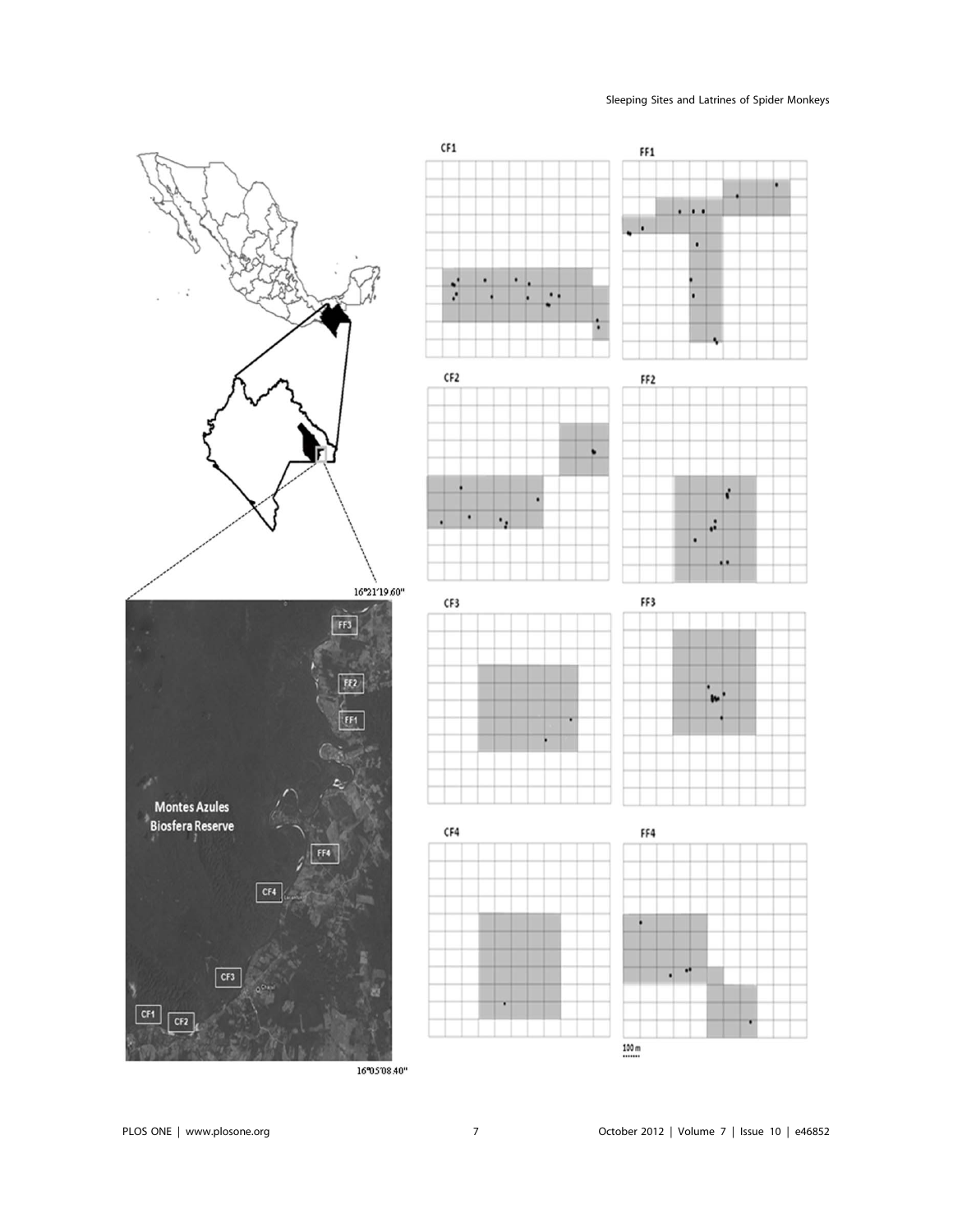Figure 3. Continuous forest sites and forest fragments studied in the Lacandona rainforest, Mexico. The location of each sleeping site of spider monkeys (dots) within the 30 ha of sampling area (gray shaded areas) area indicated. These areas were divided in 1-ha plots to estimate the spatial distribution of sleeping sites within each study area. doi:10.1371/journal.pone.0046852.g003

species proportionally to their availability, these species and other tree species that were used (e.g., Licania platypus, Terminalia amazonica, and Pouteria sp.) shared a similar tree architecture. For example, they are all trees that reach over 40 m high, and structurally have straight trunks with large and well shaped buttresses, as well as big crowns that offer abundant and very long lateral branches [71]. This kind of tree architecture can give support and comfort in the face of adverse climatic conditions [67,73,74], as well as protection against predators [67,74]. The long horizontal branches of these tree species are adequate for the locomotor suspensory pattern of spider monkeys, facilitating their movements inside and around of peripheries of crowns [75]. The

Table 2. Use and availability of sleeping trees for spider monkeys (Ateles geoffroyi) in continuous and fragmented forests in Lacandona, Mexico.<sup>a</sup>

| <b>Sites/Families</b> | <b>Species</b>          | <b>Trees</b><br>used | <b>Trees</b><br>available <sup>b</sup> | $W_i$                    | <b>DBH</b> used<br>(range, cm) | DBH available <sup>b</sup><br>(range, cm) | t                        |
|-----------------------|-------------------------|----------------------|----------------------------------------|--------------------------|--------------------------------|-------------------------------------------|--------------------------|
| Continuous forest     |                         |                      |                                        |                          |                                |                                           |                          |
| CF1                   |                         |                      |                                        |                          |                                |                                           |                          |
| Meliaceae             | Guarea glabra           | 2(0.07)              | 4(20)                                  | 0.4                      | 23.3 (17.5-29)                 | 36.2 (30.9-38.8)                          | $-2.91*$                 |
| Ulmaceae              | Ampelocera hottlei      | 4(0.13)              | 3(15)                                  | 1.06                     | 41.8 (16.2-55)                 | 63.0 (54.8-76.4)                          | $-1.65n.s$               |
| Caesalpiniaceae       | Dialium guianense       | 3(0.1)               | 4(20)                                  | 0.6                      | $51.3(27-77)$                  | 53.2 (33.7-80.2)                          | $-0.11n.s$               |
| Moraceae              | Brosimum alicastrum     | 6(0.2)               | 1(5)                                   | 4.8                      | 106.3 (52-138)                 | 79.6                                      | $-0.96n.s$               |
| CF <sub>2</sub>       |                         |                      |                                        |                          |                                |                                           |                          |
| Caesalpiniaceae       | Dialium guianense       | 1(0.03)              | $\overline{\phantom{0}}$               | $\overline{a}$           | 46                             | $\overline{\phantom{a}}$                  | $\qquad \qquad -$        |
| CF <sub>3</sub>       |                         |                      |                                        |                          |                                |                                           |                          |
| Chrysobalanaceae      | Licania platypus        | 2(0.07)              | 4(20)                                  | 0.67                     | 115.3 (107.6-123)              | 35.8 (35.5-40.1)                          | 2.02n.s                  |
| Caesalpiniaceae       | Dialium guianense       | 4(0.13)              | 4(20)                                  | 1.35                     | 42.8 (28-51)                   | 61.4 (37.6-95.5)                          | $-1.29n.s$               |
| Moraceae              | Brosimum alicastrum     | 2(0.07)              | 3(15)                                  | 0.90                     | 84.5 (70.3-98.7)               | 61.0 (54.7-69.7)                          | 1.95n.s                  |
| Ulmaceae              | Ampelocera hottlei      | 2(0.07)              | 2(10)                                  | 1.35                     | $27(25-29)$                    | 33.9 (32.1-35.7)                          | $-2.59n.s$               |
| Meliaceae             | Guarea glabra           | 1(0.03)              | 2(10)                                  | 0.67                     | 24                             | 35.8 (31.5-40.1)                          | $-2.38n.s$               |
| CF4                   |                         |                      |                                        |                          |                                |                                           |                          |
| Caesalpiniaceae       | Dialium guianense       | $\overline{2}$       | L,                                     | L,                       | 54.27 (43.3-65.3)              | $\equiv$                                  |                          |
| Forest fragments      |                         |                      |                                        |                          |                                |                                           |                          |
| FF1                   |                         |                      |                                        |                          |                                |                                           |                          |
| Caesalpiniaceae       | Dialium guianense       | 7(0.23)              | 7(35)                                  | 0.72                     | 32.28 (15.0-56.6)              | 38.6 (30.6-44.2)                          | $-0.91n.s$               |
| Moraceae              | Brosimum alicastrum     | 3(0.1)               | 1(5)                                   | 2.18                     | 31.9 (23.3-38)                 | 70.3                                      | $5.77*$                  |
| Sapotaceae            | Pouteria sp.            | 1(0.03)              | $\overline{\phantom{a}}$               | $\overline{\phantom{a}}$ | 27.7                           | $\overline{\phantom{a}}$                  | $\overline{\phantom{a}}$ |
| Clusiaceae            | Calophyllum brasiliense | 1(0.03)              | $\overline{\phantom{a}}$               | ÷,                       | 34.8                           | $\overline{\phantom{a}}$                  | $\overline{\phantom{0}}$ |
| FF <sub>2</sub>       |                         |                      |                                        |                          |                                |                                           |                          |
| Moraceae              | Brosimum alicastrum     | 1(0.03)              | 4(20)                                  | 0.16                     | 42.6                           | 68.5 (54.1-86.6)                          | 1.83n.s                  |
| Caesalpiniaceae       | Dialium guianense       | 6(0.3)               | 1(5)                                   | 4                        | 27.70 (19.4-39)                | 45.8                                      | $2.98*$                  |
| Meliaceae             | Guarea glabra           | 1(0.03)              | 1(5)                                   | 0.66                     | 23.5                           | 36                                        |                          |
| Combretaceae          | Terminalia amazonica    | 1(0.03)              | $\overline{\phantom{a}}$               | $\overline{\phantom{0}}$ | 39.5                           | $\overline{\phantom{a}}$                  | $\overline{\phantom{a}}$ |
| FF3                   |                         |                      |                                        |                          |                                |                                           |                          |
| Meliaceae             | Guarea glabra           | 4(0.13)              | 1(5)                                   | 2.22                     | 17.6 (15.6-20.1)               | 34.2                                      | $8.52*$                  |
| Acanthaceae           | Bravaisia integerrima   | 2(10)                | 2(10)                                  | 0.55                     | 43.0 (41.4-44.6)               | 39.8 (31.8-47.7)                          | 0.39n.s                  |
| Caesalpiniaceae       | Dialium guianense       | 3(10)                | 2(10)                                  | 0.83                     | 24.3 (16.9-31.8)               | 34.5 (34.4-34.7)                          | $-1.83n.s$               |
| FF4                   |                         |                      |                                        |                          |                                |                                           |                          |
| Chrysobalanaceae      | Licania platypus        | $\mathbf{1}$         |                                        |                          | 101                            |                                           |                          |
| Caesalpiniaceae       | Dialium guianense       | 4                    |                                        | $\overline{\phantom{0}}$ | 60.31 (27.6-99.3)              |                                           |                          |

<sup>a</sup>We indicated: (i) total number (and density, in parentheses) of trees used and available, along with the index of preference (w<sub>i</sub>); and (ii) diameter at breast height (DBH, cm) of trees used and available, along with the Student t-test for comparing differences in DBH between trees used and available. A  $w_i$  value >1 indicates a positive selection; <1 indicates avoidance; and a value around 1 indicates that the sleeping trees are used proportionally to their availability. n.s.  $(P>0.05)$ , \*  $P<0.05$ . <sup>b</sup>Tree availability was estimated in 0.2 ha per site (see Methods).

doi:10.1371/journal.pone.0046852.t002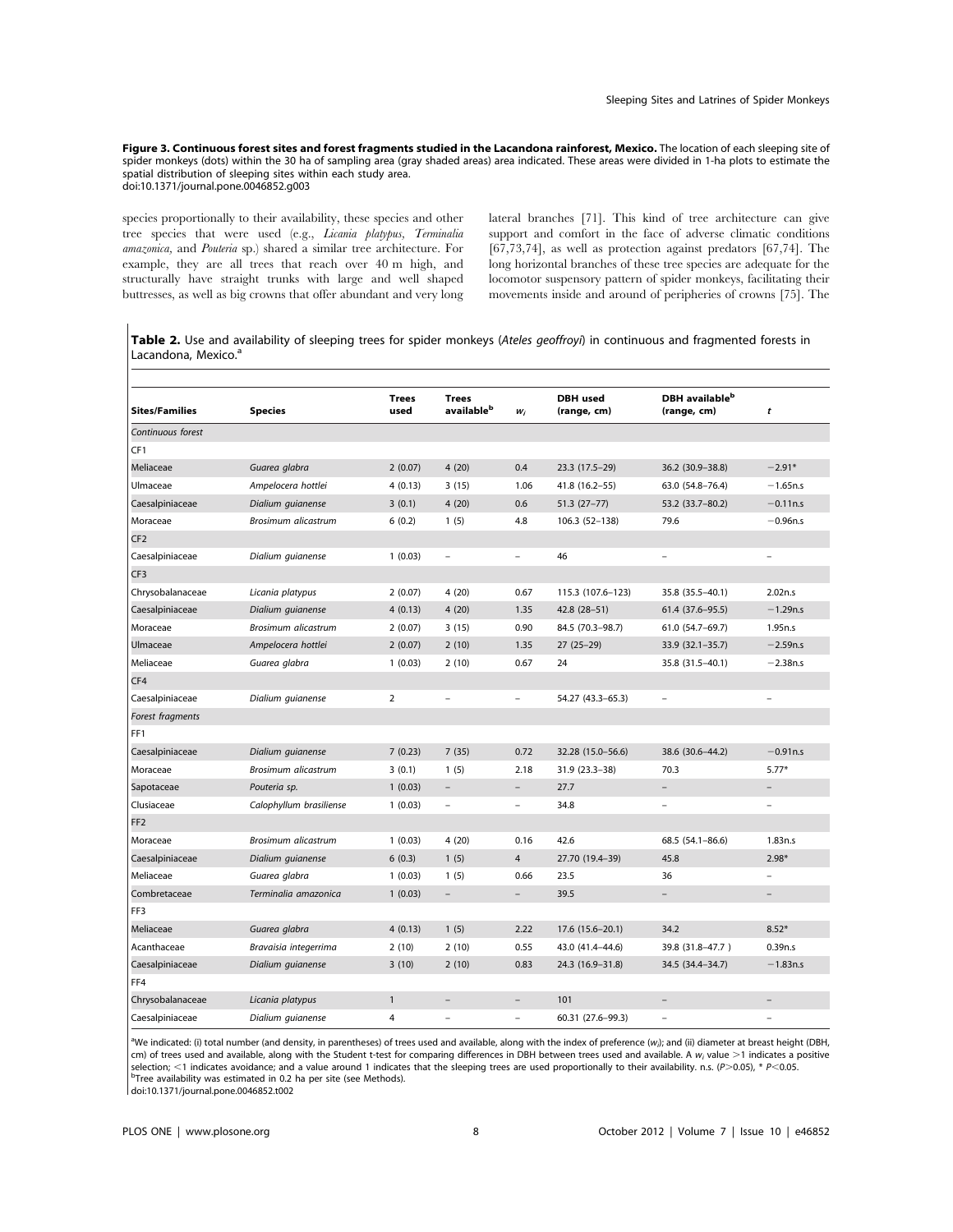fact that spider monkeys did not select larger trees for sleeping in both forest conditions could actually represent a protection strategy against adverse climatic conditions.

#### Implications for Seed Dispersal and Forest Regeneration

Latrines of spider monkeys receive hundreds of seeds from a large number of plant species ([23], A. González-Zamora et al. unpublished data). In spite of potential negative effects of densitydependent mortality factors (e.g., seed/seedling predators) [76], evidence indicates that seedlings and saplings of some plants dispersed by primates recruit well at or near latrines [77,78,79]. Although seed/seedling aggregation in latrines can reduce the per capita seed-to-seedling survival [29], the large and constant arrival of seeds can produce a saturation of some biotic mortality agents (e.g., rodents, insects) [79,80,81,82], permitting the recruitment and survival of seedlings and saplings within latrines [29,79]. In fact, saplings can have higher growth rates in latrines [79]. This is probably related to the fact that latrines are enriched in nutrients compared to surrounding areas [17,19]. Furthermore, not all seeds removed by rodents are predated, as seeds in fecal clumps may be secondarily dispersed by rodents and dung beetles, reducing the negative effects of clumping [83]. Dung can disappear quickly due to dung beetles  $\langle$  <3 hours:  $[84]$ ;  $\langle$ 7 hours:  $[83]$ ), reducing the effect of dung on seed predation and, at the same time, potentially increasing the probability of seed burial, secondary seed dispersal by dung beetles, and seedling establishment [23,83,84,85,86].

Therefore, assuming that latrines may represent hotspots of seedling recruitment within the forest [23,29], our results have important implications for seed dispersal and forest regeneration. First, the large variation in the spatial distribution of sleeping sites across the forest indicates that spider monkeys may create a complex seed deposition pattern in space and time. In fact, evidence indicates that this species can create a highly structured seed shadow, with a fraction of seeds deposited in individual scats distributed across the forest (scattered pattern), and a fraction deposited in sleeping sites (spatially contagious pattern) [7,28]. This mixed seed deposition pattern can result in different areas of seedling recruitment within the forest [7,23].

Second, because seed dispersal distance may be critical for some tree species to escape areas of high mortality ('escape hypothesis', see [76]), our results suggest that the effectiveness of spider monkeys as seed dispersers (sensu [87]) may be lower in forest

#### References

- 1. Miller KE, Lazlo K, Dietz JM (2003) The role of scent marking in the social communication of wild golden lion tamarins, Leontopithecus rosalia. Animal Behaviour 65: 95–803.
- 2. Irwin MT, Samons KE, Raharison JC, Wright PC (2004) Lemur latrines: Observations of latrine behavior in wild primates and possible ecological significance. Journal of Mammalogy 85: 420–427.
- 3. Ralls K, Deborah AS (2004) Latrine use by San Joaquin kit foxes (Vulpes macrotis) and coyotes (Canis latrans). Western North American Naturalist 64: 544–547.
- 4. Brown RE, Macdonald W (1985) Social odours in mammals. Oxford: Clarendon Press.
- 5. Gorman ML, Trowbridge BJ (1989) Role of odor in the social lives of carnivores. In: Gittleman JL, ed. Carnivore Behavior, Ecology and Evolution. Vol. 1. New York: Cornell University Press. 57–88.
- 6. Julliot C (1996) Seed dispersal by red howling monkeys (Alouatta seniculus) in the tropical rain forest of French Guiana. International Journal of Primatology 17: 239–258.
- 7. Russo E, Portnoy S, Augspurger CK (2006) Incorporating animal behavior into seed dispersal models: Implications for seed shadows. Ecology 87: 3160–3174.
- 8. Chapman CA, Chapman LJ, McLaughlin RL (1989) Multiple central place foraging by spider monkeys: travel consequences of using many sleeping sites. Oecologia 79: 506–511.
- 9. Wenny DG (2000b) Seed dispersal of a high quality fruit by specialized frugivores: High quality dispersal? Biotropica 32: 327–337.
- 10. Karubian J, Duraes R (2009) Effects of seed disperser social behavior on patterns of seed movement deposition. Oecologia Brasileira 13: 45–57.

fragments, in which the inter-latrine distances were notably shorter than in continuous forest, and hence, seed/seedling survival could be lower in latrines located in forest fragments. Although this hypothesis needs to be adequately tested by comparing seed/ seedling/sapling survival in latrines located in continuous versus fragmented sites, Chaves et al. [32,34] also suggests that the effectiveness of spider monkeys as seed dispersers may be limited in fragments of Lacandona forest, in which spider monkeys swallow a lower proportion of seeds and spend a higher proportion of time consuming leaves, resulting in a lower number of fecal samples containing seeds than in continuous forests.

Finally, botanists have traditionally classified tropical rainforests based on specific vegetation associations (e.g., Terminalia-Dialium, Brosimum-Dialium in southeastern Mexican rainforest [72,88]). If as discussed above, seeds deposited in latrines by spider monkeys regenerate well [77,78,79], our results support the idea that seed dispersal by spider monkeys could contribute to creating these types of vegetation associations, as this primates consistently used trees of Dialium, Brosimum, and Terminalia to sleep in different sites, depositing copious amounts of seeds from different top fruit species such as Dialium and Brosimum (A. González-Zamora et al. unpublished data). However, because seeds must go through many subsequent filters to reach adulthood, further long-term studies evaluating seed germination and seedling and sapling establishment and survival are needed to accurately test this hypothesis.

#### Acknowledgments

We thank Ana Maria González-Di Pierro and Rafael Lombera and his family for their invaluable help in the field. The Centro de Investigaciones en Ecosistemas, UNAM, provided logistical support. This study would not have been possible without the collaboration of the local people in Chajul. Reforma Agraria, and Zamora Pico de Oro ejidos. We are grateful to H. Ferreira, A. Valencia, and A. López for technical support. We thank two anonymous reviewers for valuable criticism and suggestions that improved this manuscript.

## Author Contributions

Conceived and designed the experiments: AG-Z VA-R KES KO VS. Performed the experiments: AG-Z KES. Analyzed the data: AG-Z VA-R. Contributed reagents/materials/analysis tools: AG-Z VA-R KES KO VS. Wrote the paper: AG-Z VA-R KO VS CAC KES.

- 11. Yumoto T, Kimura K, Nishimura A (1999) Estimation of the retention times and distances of seed dispersed by two monkey species, Alouatta seniculus and Lagothrix lagothricha, in a Colombian forest. Ecological Research 14: 179–191.
- 12. Bravo SP, Zunino GE (2000) Germination of three arboreal seeds dispersed by black howler monkeys (Alouatta caraya). Folia Primatologica 71: 342–345.
- 13. Dinerstein E, Wemmer CM (1988) Fruits rhinoceros eat–dispersal of Trewia nudiflora. Ecology 69: 1768–1774.
- 14. Revilla E, Palomares F (2002) Spatial organization, group living and ecological correlates in low-density populations of Eurasian badgers, Meles meles. Journal of Animal Ecology 71: 497–512.
- 15. Fragoso JM, Silvius VKM, Correa LA (2003) Long-distance seed dispersal by tapirs increases seed survival and aggregates tropical trees: Long-distance dispersal. Ecology 84: 1998–2006.
- 16. Campos-Arceiz A, Blake S (2011) Megagardeners of the forest e the role of elephants in seed dispersal. Acta Oecologica 37: 542–553.
- 17. Feeley K (2005) The role of clumped defecation in the spatial distribution of soil nutrients and the availability of nutrients for plant uptake. Journal of Tropical Ecology 21: 99–102.
- 18. Pouvelle S, Jouard S, Feer F, Tully T, Ponge JF (2009) The latrine effect: Impact of howler monkeys on the distribution of small seeds in a tropical rain-forest soil. Journal of Tropical Ecology 25: 239–248.
- 19. Neves DSN, Feer F, Samlo S, Chateil C, Ponge JF (2010) The impact of red howler monkeys latrines on the distribution of main nutrients and on topsoil profiles in a tropical rain forest. Austral Ecology 35: 549–559.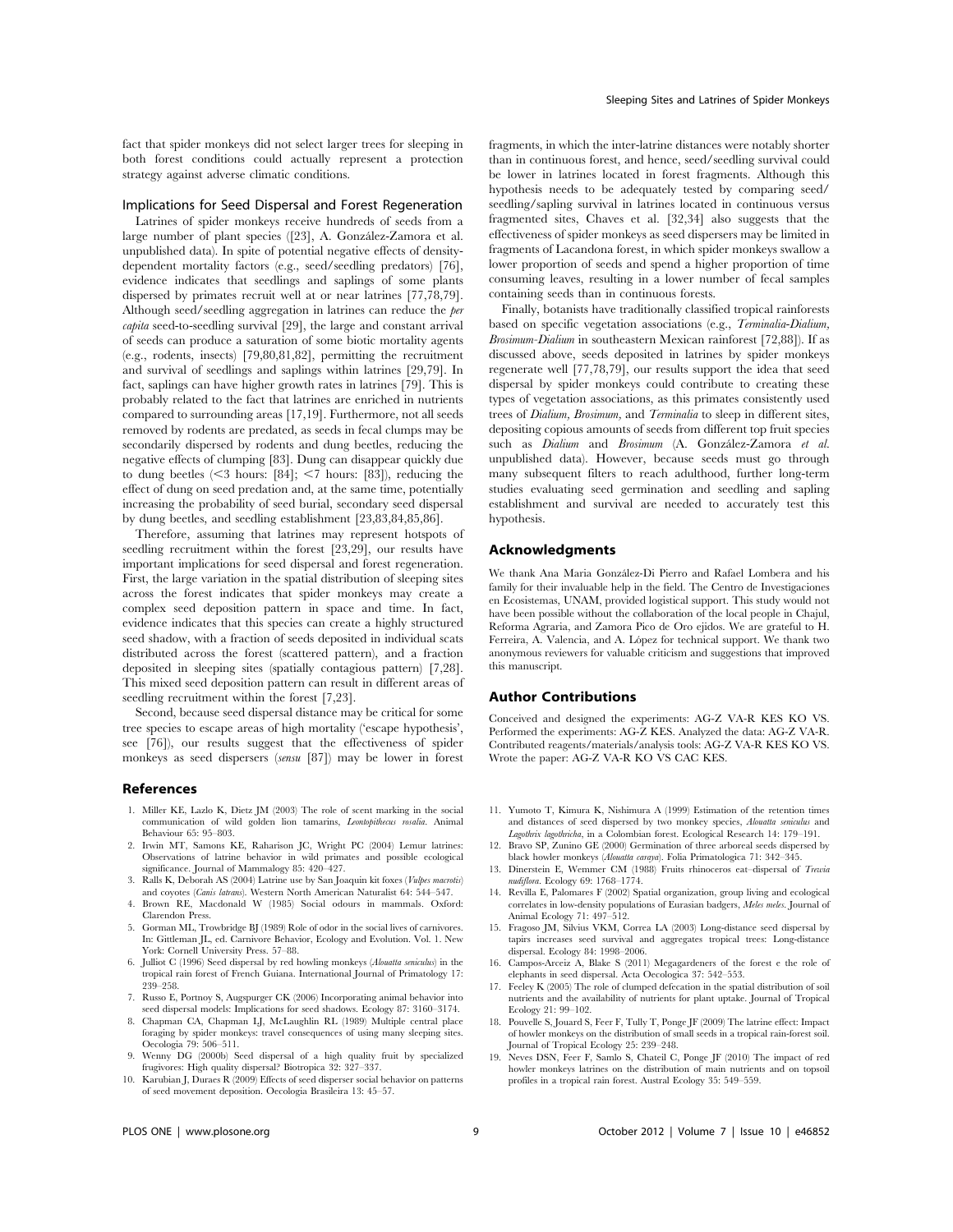#### Sleeping Sites and Latrines of Spider Monkeys

- 20. Schupp EW, Milleron T, Russo SE (2002) Dissemination limitation and the origin and maintenance of species-rich tropical forests. In: Levey DJ, Silva WR, Galetti M, eds. Seed Dispersal and Frugivory: Ecology, Evolution, and Conservation. New York: CABI Publishing. 19–34.
- 21. Herrera CM (1989) Frugivory and seed dispersal by carnivorous mammals, and associated fruit characteristics, in undisturbed Mediterranean habitats. Oikos 55: 250–262.
- 22. Russo SE, Chapman CA (2011) Primate seed dispersal: Linking behavioural ecology and forest community structure. In: Campbell CJ, Fuentes AF, MacKinnon KC, Panger M, Bearder S, eds. Primates in Perspective. Oxford: Oxford University Press. 523–534.
- 23. Chapman CA (1989) Primate seed dispersal: The fate of dispersed seeds. Biotropica 21: 148–153.
- 24. Di Fiore A, Link A, Dew JL (2008) Diets of wild spider monkeys. Spider monkeys: behavior, ecology and evolution of the genus Ateles. In: Campbell CJ, ed. Cambridge: Cambridge University Press. 81–137.
- 25. González-Zamora A, Arroyo-Rodríguez V, Chaves OM, Sánchez-López S, Stoner KE, et al. (2009) Diet of spider monkeys (Ateles geoffroyi) in Mesoamerica: current knowledge and future directions. American Journal of Primatology 71: 8–20.
- 26. Stevenson PR, Link A (2010) Fruit preferences of Ateles belzebuth in Tinigua Park, Northwestern Amazonia. International Journal of Primatology 31: 393–407.
- 27. Aureli F, Schaffner CM, Boesch C, Bearder SK, Call J, et al. (2008) Fission– fusion dynamics: new research frameworks. Current Anthropology 49: 627–654.
- 28. Chapman CA (1989) Spider monkey sleeping sites: use and availability. American Journal of Primatology 18: 53–60.
- 29. Russo SE, Augspurger CK (2004) Aggregated seed dispersal by spider monkeys limits recruitment to clumped patterns in Virola calophylla. Ecology Letters 7: 1058–1067.
- 30. Ramos-Ferna´ndez G, Wallace RB (2008) Spider monkey conservation in the twenty-first century: recognizing risks and opportunities. In: Campbell CJ, ed. Spider monkeys. The biology, behavior and ecology of the genus Ateles. New York: Cambridge University Press. 351–372.
- 31. Arroyo-Rodríguez V, Mandujano S (2006) Forest fragmentation modifies habitat quality for Alouatta palliata. International Journal of Primatology 27: 1079–1096.
- 32. Chaves OM, Stoner KE, Arroyo-Rodríguez V (2012) Differences in diet between spider monkey groups living in forest fragments and continuous forest in Lacandona, Mexico. Biotropica 44: 105–113.
- 33. Cristóbal-Azkarate JC, Arroyo-Rodríguez V (2007) Diet and activity pattern of howler monkeys (Alouatta palliata) in Los Tuxtlas, Mexico: Effects of habitat fragmentation and implications for conservation. American Journal of Primatology 69: 1013–1029.
- 34. Chaves OM, Stoner KE, Arroyo-Rodriguez V (2011) Effectiveness of spider monkeys (Ateles geoffroyi vellerosus) as seed dispersers in continuous and fragmented rainforests in southern Mexico. International Journal of Primatology 32: 177– 192.
- 35. Chaves OM, Stoner KE, Campos SA, Arroyo-Rodríguez V (2011) Wood consumption by Geoffroyi's spider monkeys and its role in mineral supplementation. PLoS ONE 6: e25070.
- 36. Vásquez-Sánchez MA, March IJ, Lazcano-Barrero MA (1992) Características socioeconómicas de la Selva Lacandona. In: Vásquez-Sánchez MA, Ramos MA, eds. Reserva de la biósfera de Montes Azules, Selva Lacandona: investigación para su conservación. Mexico city: Ecosfera. 287-323.
- 37. Garcı´a-Gil JG, Lugo-Hupb J (1992) Las formas del relieve y los tipos de vegetación de la Selva Lacandona. In: Vásquez- Sánchez MA, Ramos MA, eds. Reserva de la Biosfera Montes Azules, Selva Lacandona: Investigación para su Conservacio´n. San Cristo´bal de las Casas: Centro de Estudios para la Conservacio´n de los Recursos Naturales, A.C. 34–39.
- 38. Medellin R (1994) Mammal diversity and conservation in the Selva Lacandona, Chiapas. Conservation Biology 8: 780–799.
- 39. Naranjo EJ (2002) Population Ecology and Conservation of Ungulates in the Lacandon Forest, Mexico. PhD Thesis. Gainesville: University of Florida.
- 40. Marquez-Rosano C (2006) Environmental policy and dynamics of territorial appropriation: The tensions between the conservation of tropical forests and the expansion of cattle ranching in the Mexican tropics. iasc2008 website. Available: http://iasc2008.glos.ac.un/conference%20papers/pappers/M/Marquez-Rosano\_110701.pdf. Accessed 2011 Nov 3.).
- 41. Gómez-Pompa A, Dirzo R (1995) Atlas de las áreas naturales protegidas de México. Mexico city: Comisión Nacional para el Conocimiento y Uso de la Biodiversidad- Instituto Nacional de Ecología.
- 42. Martı´nez E, Ramos CH, Chiang F (1994) Lista florı´stica de la Lacandona, Chiapas. Boletin de la Sociedad Botánica de México 54: 99–177.
- 43. Crawley M (2002) Statistical computing: An introduction to data analysis using S-Plus. Chichester: John Wiley & Sons.
- 44. Morisita M (1962) Id-index, a measure of dispersion of individuals. Researches in Population Ecology 4: 1–7.
- 45. Krebs JC (1999) Ecological methodology. New York: Addison Wesley Longman Inc.
- 46. David F & Moore PG (1954) Notes on contagious distributions in plants populations. Annals of Botany 18: 47–53.
- 47. Souza AF, Martins FR (2002) Spatial distribution of an undergrowth palm in fragments of the Brazilian Atlantic Forest. Plant Ecology 164: 141–155.
- 48. Manly BFJ, McDonald LL, Thomas DL, McDonald TL, Erickson WP (2002) Resource selection by animals: statistical design and analysis for field studies. Second edition. Massachusetts: Kluwer Press.
- 49. Sokal RR, Rohlf FJ (1995) Biometry. The principles and practice of statistics in biological research,  $3^{\text{rd}}$  edition. New York: W. H. Freeman WH & Co.
- 50. Link A, Di Fiore A (2006) Seed dispersal by spider monkeys and its importance in the maintenance of neotropical rain-forest diversity. Journal of Tropical Ecology 22: 235–246.
- 51. Stevenson PR (2011) The abundance of large Ateline monkeys is positively associated with the diversity of plants regenerating in Neotropical forests. Biotropica 43: 512–519.
- 52. Symington MM (1988) Demography, ranging patterns, and activity budgets of black spider monkeys (Ateles paniscus chamek) in the Manu National Park, Peru. American Journal of Primatology 15: 45–67.
- 53. Symington MM (1990) Fission–fusion social organization in Ateles and Pan.<br>International Journal of Primatology 11: 47–61.
- 54. Suarez SA (2006) Diet and travel costs for spider monkeys in a nonseasonal, hyperdiverse environment. International Journal of Primatology 27: 411–436.
- 55. Kinzey WG, Rosenberg AL, Heisler PS, Prowse DL, Trilling JS (1977) A preliminary field investigation of the yellow handed titi monkey, Callicebus orquatus torquatus, in northern Peru. Primates 18: 15–181.
- 56. Neyman PF (1978) Aspects of the ecology and social organization of free-ranging cotton-top tamarins (Saguinus oedipus) and the conservation status of the species. In: Klein DG, ed. The biology and conservation of the Callitrichidae. Washington: Smithsonian Institution Press. 39–71.
- 57. Rasmussen DR (1979) Correlates patterns of range use of a troop of yellow baboons (Papio cynocephalus). Sleeping sites, impregnable females, births, and male emigrations and immigrations. Animal Behaviour 27: 1098–1112.
- 58. Caldecott JO (1986) An ecological and behavioural study of the pig-tailed macaque. In: Szalay FS, ed. Contributions to primatology, Vol. 21. Basel (Switzerland): Karger.
- 59. Teichroeb JA, Holmes JA, Sicotte P (2012) Use of sleeping trees by ursine colobus monkeys (Colobus vellerosus) demonstrates the importance of nearby food. Primates (early view, doi:10.1007/s10329-012-0299-1).
- 60. Orians GH, Pearson NE (1979) On the theory of central place foraging. In: Horn DJ, Mitchell RD, Stairs GR, eds. Analysis of ecological system. Ohio: Ohio University Press. 155–177.
- 61. Fedigan LM, Fedigan L, Chapman C, Glander KE (1988) Spider monkey home ranges: a comparison of radio telemetry and direct observation. American Journal of Primatology 16: 19–29.
- 62. Ramos-Ferna´ndez G, Ayala-Orozco B (2003) Population size and habitat use of spider monkeys in Punta Laguna, Mexico. In: Marsh LK, ed. Primates in fragments: ecology and conservation. New York: Kluwer/Plenum Press. 191– 209.
- 63. Asensio N, Schaffner CM, Aureli F (2012) Variability in core areas of spider monkeys (Ateles geoffroyi) in a tropical dry forest in Costa Rica. Primates 53: 147-156.
- 64. Burt WH (1943) Territoriality and home range concepts as applied to mammals. Journal of Mammalogy 24: 346–352.
- 65. Aureli F, Schaffner CM, Verpooten J, Slater K, Ramos-Fernandez G (2006) Raiding parties of male spider monkeys: insights into human warfare? American Journal of Physical Anthropology 131: 486–497.
- 66. Spehar SN, Link A, DiFiore A (2010) Male and female range use in a group of white-bellied spider monkeys (Ateles belzebuth) in Yasuni National Park, Ecuador. American Journal of Primatology 72: 129–141.
- 67. Heymann EW (1995) Sleeping habits of tamarins, Saguinus mystax and Sagu fuscicollis (Mammalia: Primates: Callitrichidae), in north-eastern Peru. Journal of Zoology 237: 211–226.
- 68. Ramirez M (1989) Feeding ecology of the moustached tamarin Saguinus mystax in northeastern Peru. PhD Thesis. New York: City University of New York.
- 69. Milton K (1980) The foraging strategy of howler monkeys: A study in primate economics. New York: Columbia University Press.
- 70. Boege K, Dirzo R (2004) Intraspecific variation in growth, defense and herbivory in *Dialium guianense* (Caesalpinaceae) mediated by edaphic heterogeneity. Plant Ecology 175: 59–69.
- 71. Pennington TD, Sarukhán J (2005) Árboles tropicales de México. Manual para la identificación de las principales especies. Mexico city: Universidad Nacional<br>Autónoma de México and Fondo de Cultura Económica.
- Sarukhán J (1968) Análisis sinecológico de las selvas de Termi planicie costera del Golfo de México. MSc Thesis. Chapingo: Colegio de Posgraduados.
- 73. Cui LW, Xiao W (2006) Sleeping sites of black-and white snub-nosed monkeys (Rhinopithecus bieti) at Baima Snow Mountain, China. Journal of Zoology 270: 192–198.
- 74. Smith AC, Knogge C, Huck M, Löttker P, Buchanan-Smith HM, Heymann EW (2007) Long-term patterns of sleeping site use in wild saddleback (Saguinus fuscicollis) and mustached tamarins (S. mystax): Effects of foraging, thermoregulation, predation, and resource defense constraints. American Journal of Physical Anthropology 134: 340–353.
- 75. Cant JGH, Youlatos D, Rose M (2003) Suspensory locomotion of Lagothrix lagothricha and Ateles belzebuth in Yasuní National Park, Ecuador. Journal of Human Evolution 44: 685–699.
- 76. Howe HF, Smallwood J (1982) Ecology of seed dispersal. Annual Review Ecology and Systematics 13: 201–228.